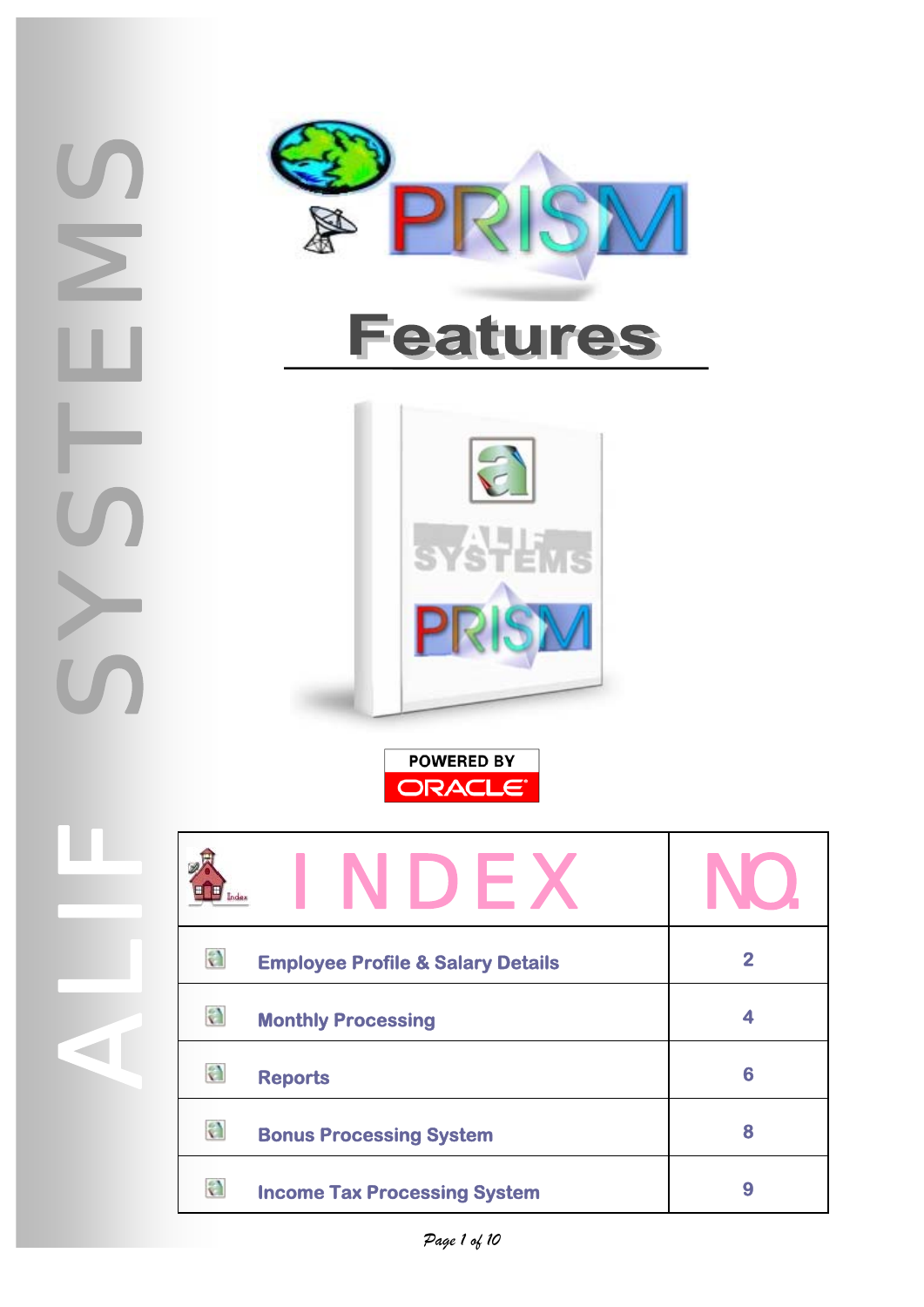### <span id="page-1-0"></span>INDEX



# **Employee Profile & Salary Details**



**Employee details:** All the details of an employee is stored by the system namely the earnings/deductions, loans, LIC policies, statutory details like PF account number, I.Tax PAN number - ESIC number, Unit, department, designation, category and grade of an employee.

**User Defined Earnings / deductions:** The user can define all the earnings/deductions. The user has the facility to define whether or not to pro-rate earnings as per attendance. There is a rounding off facility that can be set to Higher, Lower or Nearest Value of Rupees. The user can also define the components of an earning or deduction that form the basis of calculation for that earning/deduction. For Deductions, the user can define whether the deduction can be recovered in part or in full only.

**Loans:** Loans can be categorized either as In-house Loans or Outside Loans.

In case of In-house loans, the loan principal, opening balance, monthly installment and the closing balance is maintained by the system. Interest on In-house loans can be calculated on monthly Reducing Balance basis or on Equated Monthly Installment (EMI) basis. The interest calculation can also be set to work on a 12 month basis or a 365-day basis. In case an employee wishes to repay the loan either partly or fully, the same can be entered in the system as a direct repayment and the closing balance and interest calculation will be accordingly updated.

In case of Outside loans the deduction amount and the bank or financial institution to which the loan is payable can be defined. Covering Letter and a Cheque for each of the banks can also be generated from the system.

**Attendance:** Attendance can be entered Manually or can be imported from the Attendance Management System. For Manual entries there is a module to enter current as well as prior period attendance, leave encashment, holiday wages and overtime. On entering prior period attendance, the system checks for the actual attendance of the given month and restricts entry to the valid days that can be entered against that period.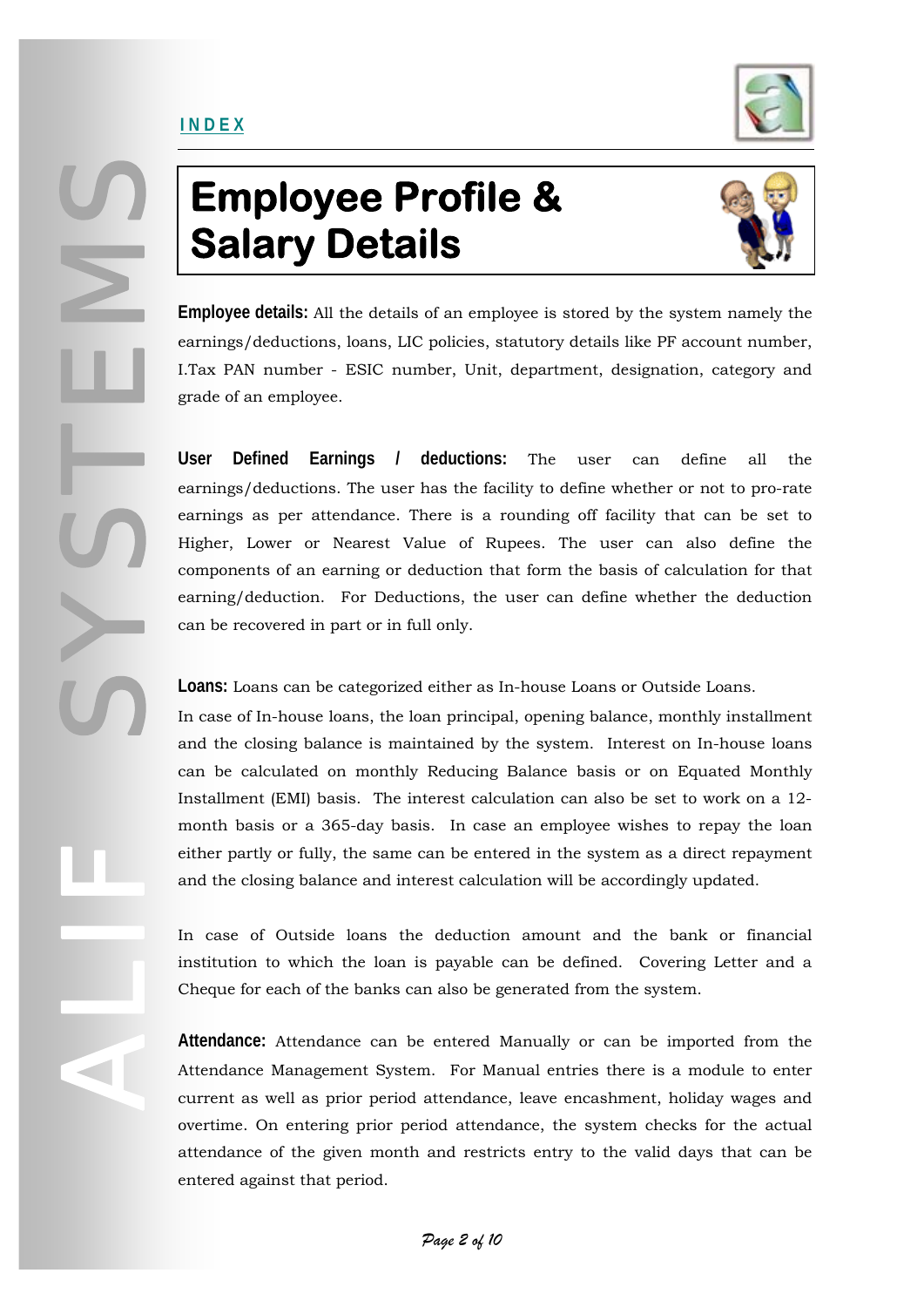### **I N D E X**

SYSSIE

ALIF



For prior period attendance, the system actually calculates the differential earnings as per the entitlement of the employee of that prior month.

Attendance can be based on either current month or prior months number of days for processing.

**Prior Period Increments / Decrements:** Salary Increments with effect from earlier periods are a common requirement. Auto calculation of back dated earnings and deductions can take place without any need for manual calculation. Such calculation also considers the attendance of the employee of that prior month for which arrears are to be calculated.

**Restriction on Earnings / Deductions:** There is a facility whereby any earnings/deductions can be made 'Not Applicable' to an employee or a set of employees.

**Overtime/Holiday wages/ Leave Encashment/ Meal deductions:** User definable formula for calculation of Overtime, Holiday wages , leave encashment or any such other payment which is based on a formula.

**Union fees & Charges:** Union fees and /or union charges can be deducted as a lumpsum figure or as a percentage of salary from union employees with an option to define amounts grade wise.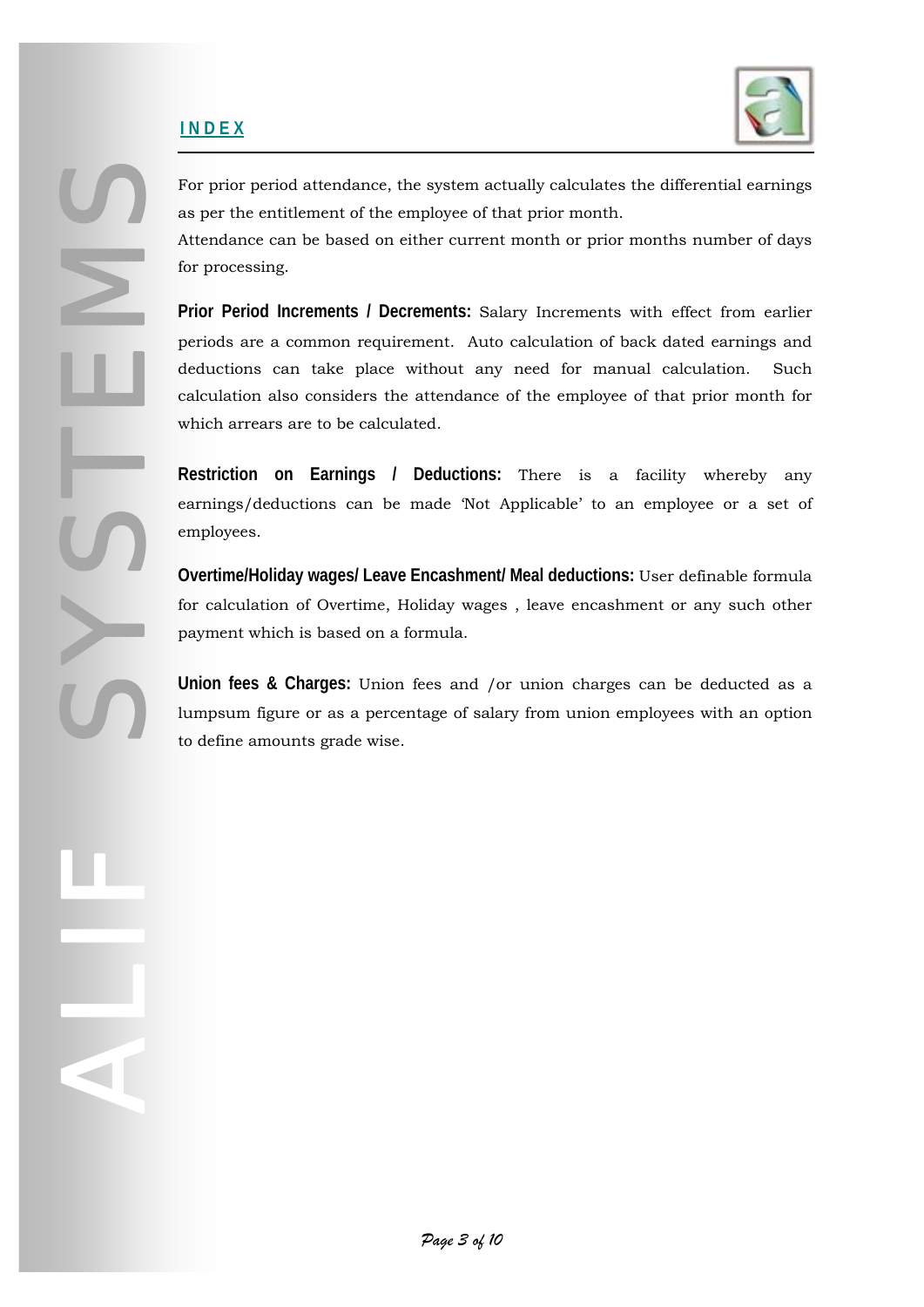<span id="page-3-0"></span>SYSTEMS

ALIF



# **Monthly Processing**



**Payroll Processing:** In case of erroneous inputs or last minute changes, the payroll can be processed any number of times without the trouble of restoring the backups.

**New month Routine:** There is a New Month Routine that closes the month and prepares for inputs for the next month. This routine transfers the current month data to History so that the data remains very much available for querying later on. It also transfers the data to a prior month area from which the reports for that any prior period can be re-generated if required.

**Short Recovery:** If the deduction exceeds the earning of any employee in a particular month the system keeps the track of the short recovery of the deductions. Short recovery can be of two types.

| Method of<br><b>Short recovery</b> | <b>Advantages</b>                                                                                                                                                                                                                                                        |
|------------------------------------|--------------------------------------------------------------------------------------------------------------------------------------------------------------------------------------------------------------------------------------------------------------------------|
| System<br>Maintained               | The system automatically keeps track of short recovery<br>figures of each employee and adjusts the same against the<br>earnings of next months. The short recovery can also be<br>directly adjusted against the bonus or exgratia payments of<br>the employees.          |
| Manual                             | Company does not finance the loans, LIC premium payments<br>etc. of the employees. System has a provision to calculate<br>either partial recovery or maximum recoverable so that<br>deductions like insurance etc are either deducted in full or<br>not deducted at all. |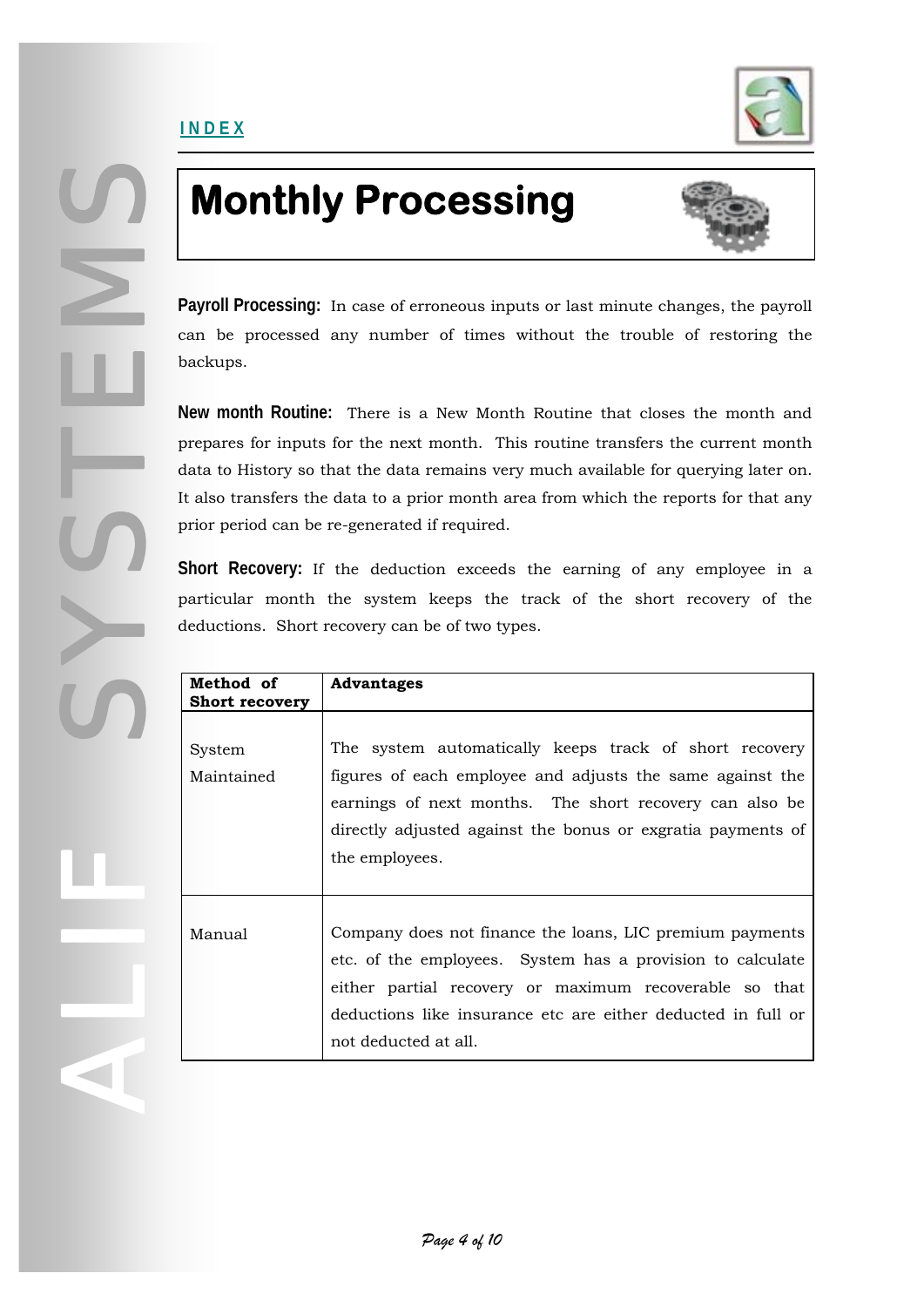### **I N D E X**

SYSSIE

ALIF



**Minimum Payable Salary:** System has a facility to pay minimum % of wages in case the salary amount comes to zero in a particular month. The company as a goodwill gesture can provide such a facility to its employees so that they receive at least a sustainable sum of money even if they have absenteeism. Of course, salary advance, bonus, arrears, etc. can be excluded from the calculation of such minimum wages.

**Pay percent for suspended Employees:** The system has a facility to define a lesser percentage payable for suspended employees.

**Maximum Cash Payable Limit:** The mode of payment will automatically be converted from cash to cheque for amounts exceeding the defined limit.

**Increment processing:** Scales of increment as per grade can be defined to auto calculate the Increment as per salary and grade structure. After checking the list of Increments, the new Basic can be posted into the Payroll system.

**Payment methods:** Payment can be made either in cash, cheque or through bank transfers. Multiple banks can be set up and payments can be generated for each bank separately. The salary amounts can also directly be transferred through a floppy to each such bank.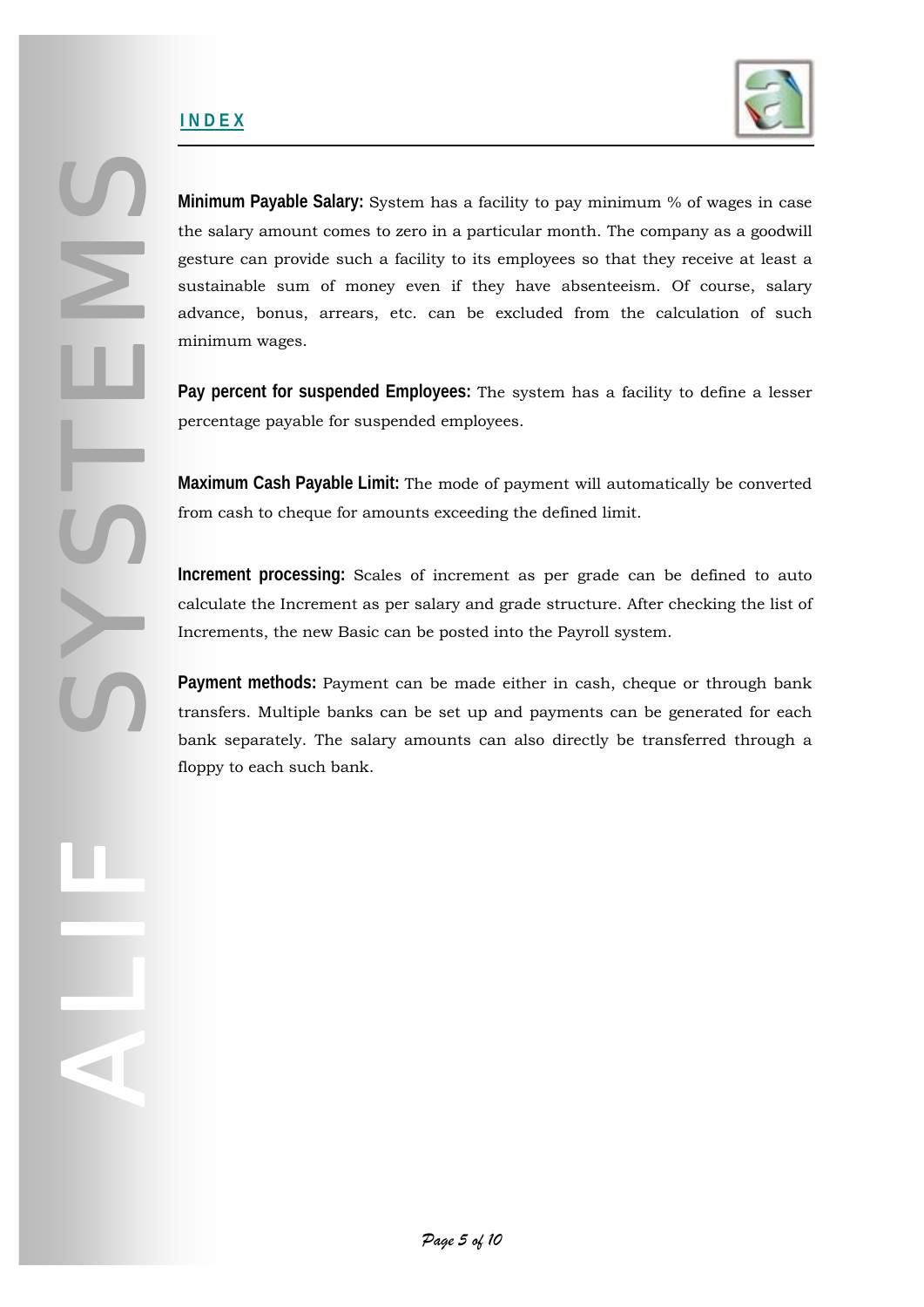

## **Reports**

<span id="page-5-0"></span>**I N D E X**



**Powerful reports:** Report generation is restricted only to your imagination. Reports can be generated in a jiffy and the user can select the fields for the report.

Majority of the Reports can be generated in any order i.e. department wise, grade wise, unit wise, status wise, category wise or designation wise. Report filters can be set on any of the above criteria and certain reports can also be exported to a spreadsheet like MS Excel.

Cross Tabulated Reports are also available which are very useful for analysis purposes.

**Disbursement reports:** Salary pay slips can be designed as per your format or you may choose from our existing pay slip formats.

**Cash Payment:** Coinage report, Cash salary register, Label printing, Cash Envelopes, Cash salary pay slips and register can be generated from the system.

**Cheques Payment:** Salary cheques, cheques for outside loans, cheque statement can be generated from the system.

**Direct Bank Transfer:** Bank transfer statement, Bank folio wise summary can be generated from the system.

**Salary Reconciliation:** There is a report that helps to reconcile the Salary Entitlement Figures of the Current Month with the Prior Month.

**Salary on hold:** System has the facility to put the salary of any employee on hold. On doing so the salary payment is not made but it is reflected in all reports excepts disbursement reports & cheque printing.

**Data Import:** Facility to import data of attendance, staff recoveries, HRIS information from other systems.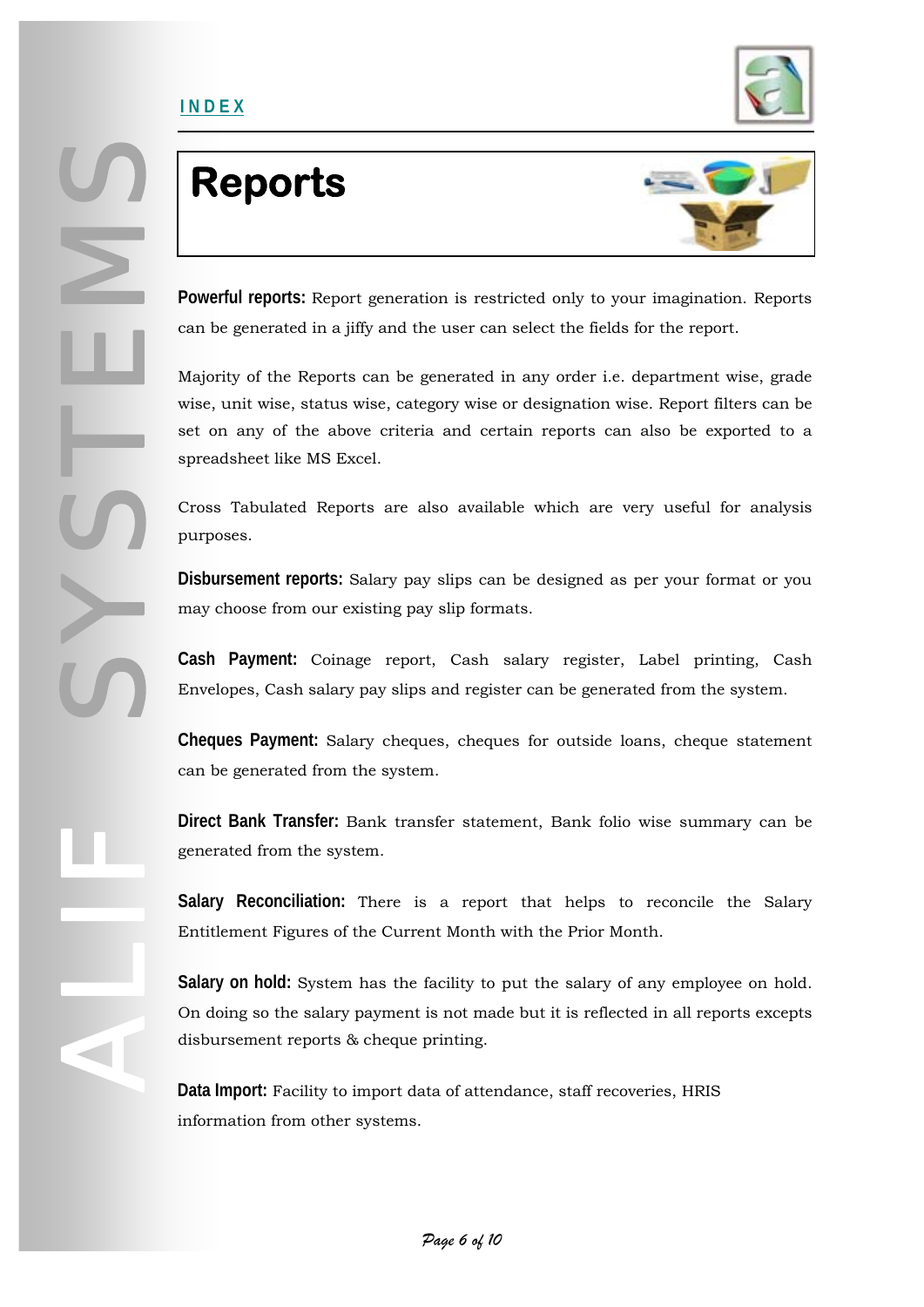#### **I N D E X**

SYSSIE

ALIF



**Data Exports:** System has the option to transfer the salary on floppy to bank. PF form 3A data as per the requirements of PF authorities can also be generated on a floppy to be sent to the PF Authorities.

**PF Statutory Reports:** PF monthly statement, PF Form 3A, PF Form 6A, PF Joining Form 2, PF left form 3, EDLI Statement, EDLI age wise summary, EPS annual form 7, EPS annual form 8 can be generated through the system.

**ESIC Statutory Reports:** ESIC monthly statement, ESIC Quarterly statement, ESIC half-yearly statement, ESIC form 7 register 32 can be generated through the system.

**Certificates / Forms:** Salary certificate, Birth Date Certificate, Loan confirmation letter, etc. can be generated from the system.

**Deputed Employees:** Facility to mark employees as deputed and to define the additional charge percentage for each earning head. Option to print Charge statement for deputed employees.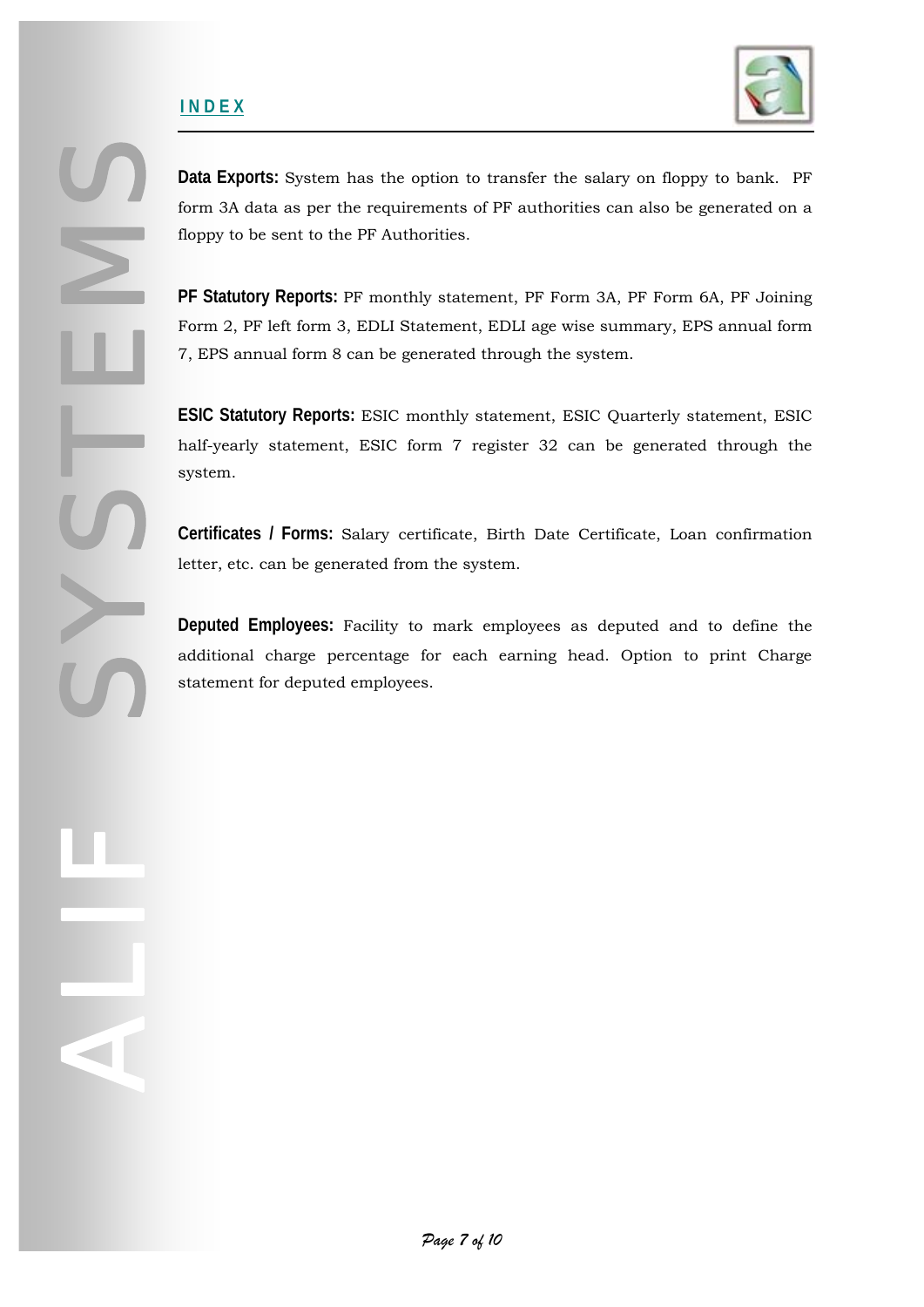

## <span id="page-7-0"></span>**Bonus Processing System**



The Bonus Processing System takes care of the Payment of Bonus Act, 1965.

**Definition of Parameters of Bonus:** The rates at which the organization wishes to pay Bonus can be set. This allows a facility to calculate at different rates, before finally deciding on the rate of Bonus to be paid.

The earnings on which bonus is payable can also be defined.

There is also a facility to pro-rate (as per attendance) the bonus calculation as per user requirements.

**Tax on Bonus:** Bonus base data statement can be generated in the beginning of the financial year so that the Income Tax Forecasting System includes the bonus figures for computation of the Income. If however, the organization does not wish to divide the tax thereon across the year, the same can be taxed at the marginal rate of Tax at the time of Payment of the Bonus itself.

**Payment of Bonus:** The Bonus can be either paid with salary or paid separately and then posted to payroll history.

For Payments to be made separately, Payslips, Bank Transfers, etc. are also available separately.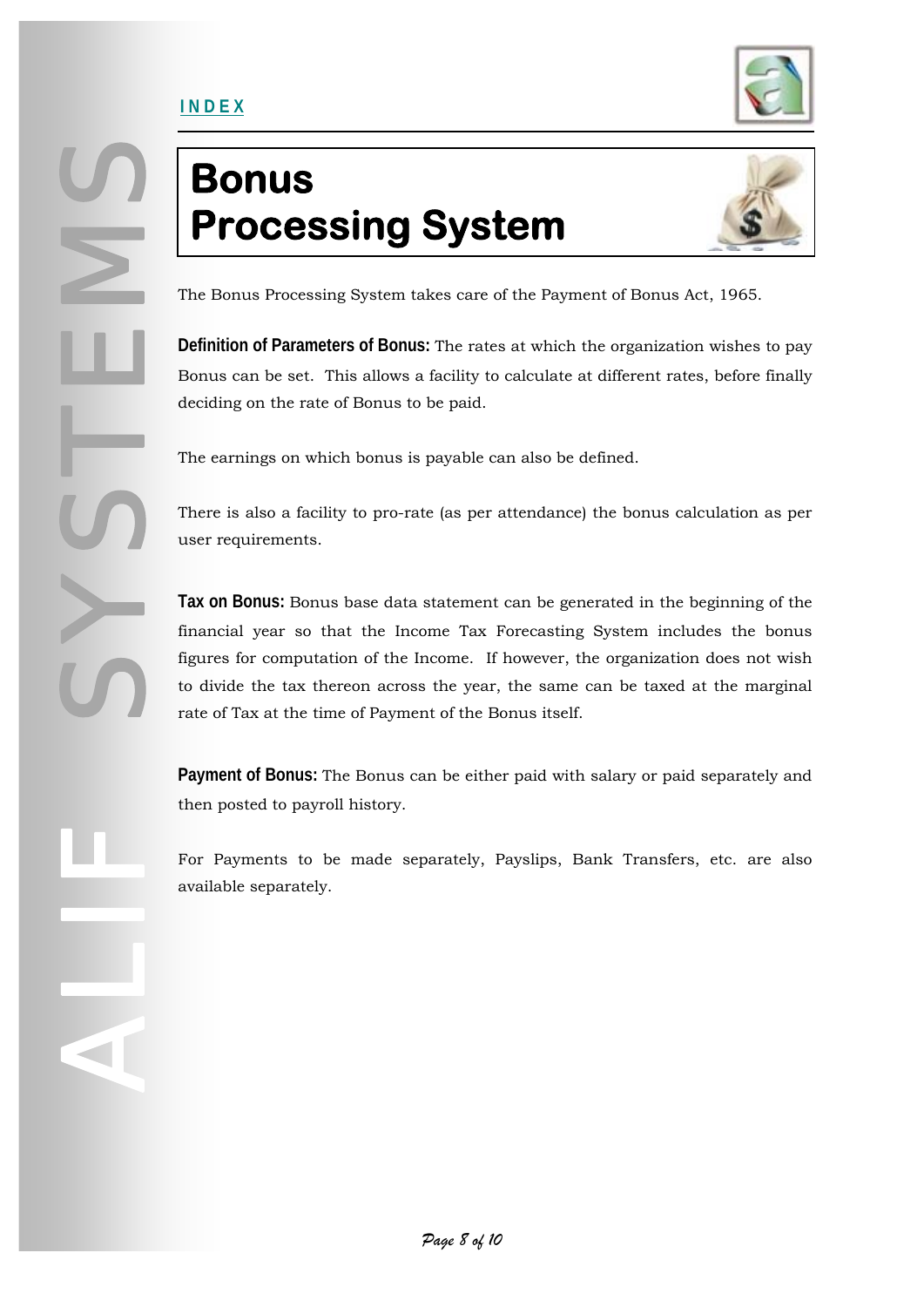

### <span id="page-8-0"></span>**Income Tax Processing**



The Income Tax Act, 1961 in India is one of the most difficult and complicated Laws. There are various calculations involved such as Calculation of Housing Perquisites and Rebates of Tax for different Investments. To top it all, there are changes in the laws at least once a year.

The Income Tax Forecasting System not only simplifies but also accurately calculates the Tax Liabilities of each employee.

**Interfaced with the Payroll System:** The System gets its information from the Payroll System. For the Financial Year in consideration, the Actual salaries paid to the Employee are picked up and for the remaining months of the year, the Salary is Forecasted based on his current earnings.

Similar to the earnings, other qualifying amounts such as LIC Premiums, Provident Fund Contribution, Rent Recoveries etc. are also forecasted.

**Other Incomes:** The employee may also offer for taxation, his income from other sources or if he has joined in between the year, then the Salary from the previous employer.

**Perquisites:** The System also provides the option to input various Perquisites like car, company accommodation, LTA, cost of furniture, which are not part of payroll but to be considered for Income Tax calculation.

**Rebates on Investments:** System has the facility to input investments made by the employee in schemes like PPF, NSC, ULIP, LIC, etc for which rebate is eligible. The Upper limit for each investment head, the total limit & the percentage of rebate on such investment is user definable.

**Declarations / Actual Investments:** The system enables you to specify whether the declarations by the employees or only the actual investments should be considered for the Rebates from Tax.